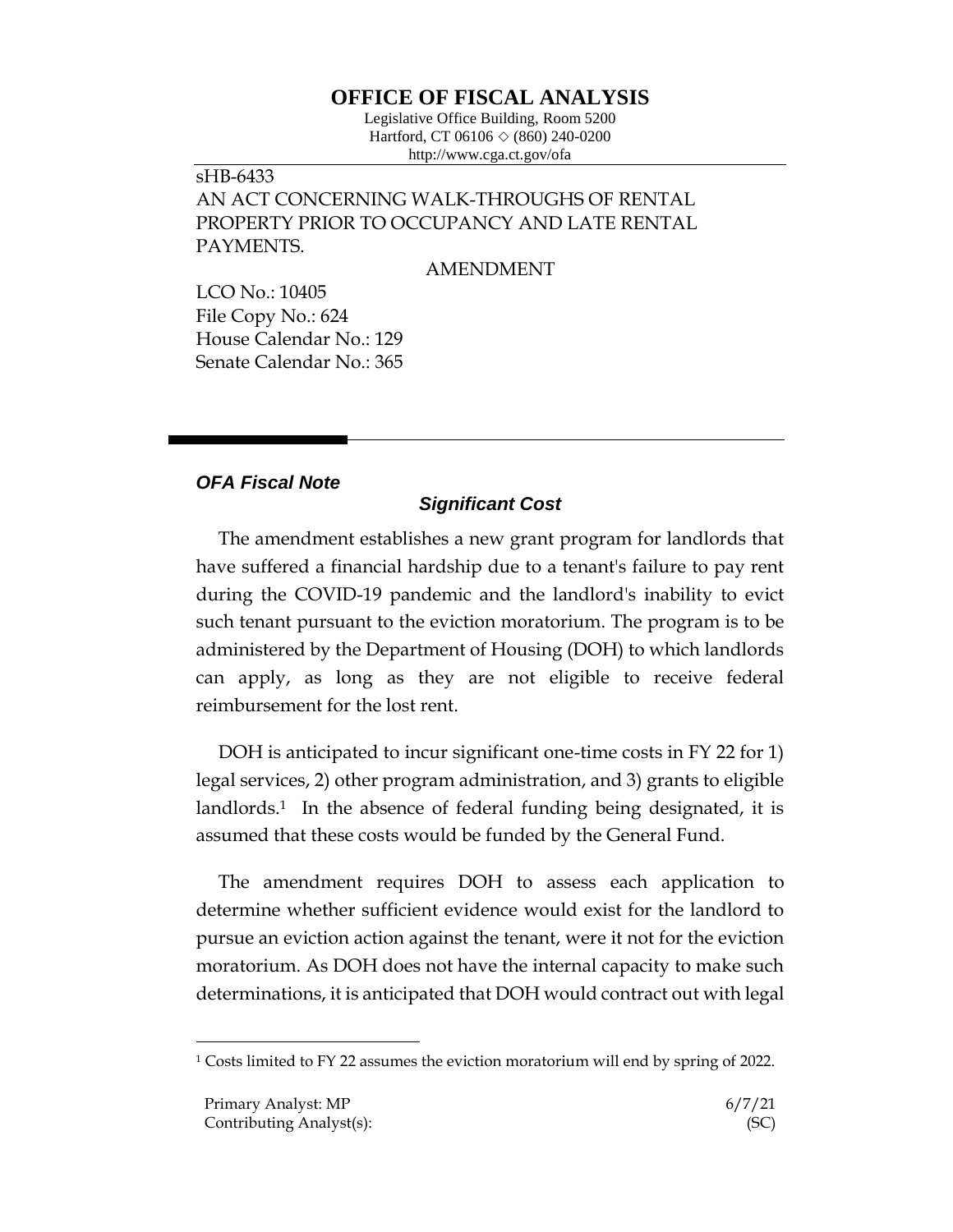services providers for that aspect of the program. The cost is unknown but is expected to depend on the number of units referenced in landlord applications.

The Department of Housing is anticipated to incur additional program administration costs in the range of \$500,000 to \$2.5 million, depending on the volume of applications and eligible recipients. Costs are expected to include durational staffing, application processing software/services comparable to what DOH has used for the UniteCT emergency rental assistance program, and program marketing costs.<sup>2</sup>

The total cost for grants to landlords is unknown but could be significant. The amendment restricts the grants to landlords that cannot receive federal reimbursement (presumably on a per-unit basis). It is not known how many landlords would qualify, how many units would require reimbursement and what the average grant amount would be. For context, there are approximately 455,000 renter households in the state, with approximately one third of those with incomes above the household income threshold required to qualify for federal emergency rental assistance.3 Federal funding to support low-income homeowners is limited to a homeowner's primary residence.<sup>4</sup> The amendment specifies that DOH should pay eligible landlords "the prorated amount" of lost rent, calculated from the date the tenant materially breached the lease until the date of expiration of the eviction moratorium. It is not clear if DOH is required to pay the full rent owed or some smaller share for each of a landlord's eligible rental units.

 $\overline{a}$ 

*The preceding Fiscal Impact statement is prepared for the benefit of the members of the General Assembly, solely*  for the purposes of information, summarization and explanation and does not represent the intent of the General *Assembly or either chamber thereof for any purpose. In general, fiscal impacts are based upon a variety of informational sources, including the analyst's professional knowledge. Whenever applicable, agency data is* 

<sup>2</sup>For context, DOH spent approximately \$2.8 million on program administration for the Temporary Rental Housing Assistance Program (TRHAP) in 2020 and early 2021 that assisted over 6,600 households.

<sup>&</sup>lt;sup>3</sup> Federal funding for emergency rental assistance through the Treasury Department, in Connecticut provided through the UniteCT program under DOH, requires tenants to have incomes no greater than 80 percent AMI. Rental arrears and prospective rent for eligible tenants is paid directly to landlords.

<sup>4</sup> U.S. Department of Treasury, *Homeowner Assistance Fund Guidance*, April 14, 2021